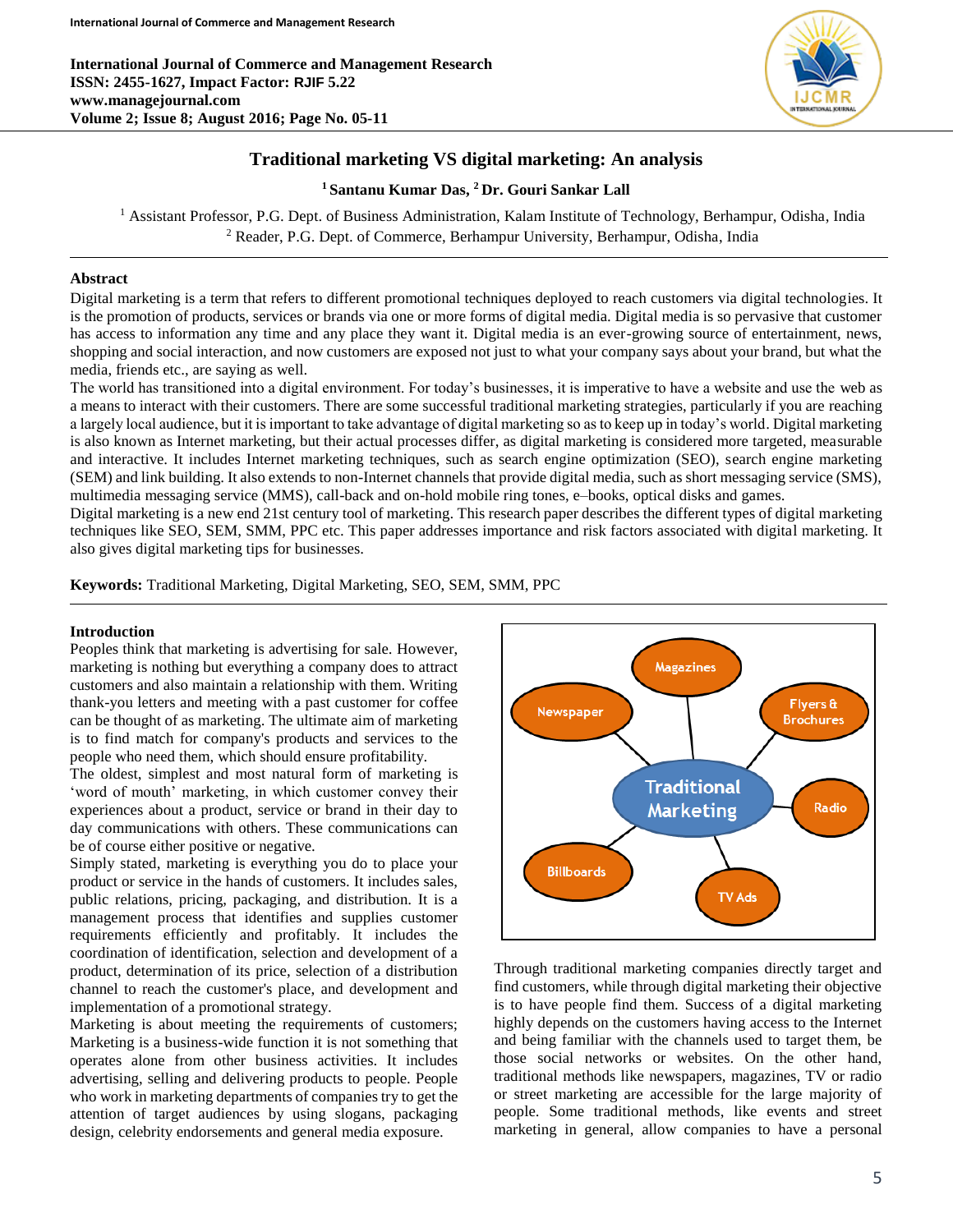interaction with their customers and get direct and real-time feedback, which turns to be extremely valuable when testing new products to be launched.

### **Traditional Marketing Vs Digital Marketing**

Traditional Marketing uses strategies like direct sales, TV, radio, mail, print ads in newspapers or magazines and printed materials like billboards, posters, catalogs or brochures.

Digital Marketing is the promotion of products through one or more forms of electronic media. For example, advertising via the Internet, social networking sites, mobile phones etc. Digital marketing is similar to traditional marketing, but using digital devices.

#### **Advantages of Traditional Marketing**

1. Traditional methods may be only way to reach your target audience such as old generation.

- 2. Person-to-person is a strategy of traditional marketing. Sometimes there is a definitely a time and place when this type of direct selling is most effective to market a product or service.
- 3. Traditional marketing offers hard copy material.

#### **Disadvantages of Traditional Marketing**

- 1. To purchase advertising for TV, radio or print can be very costly prohibitive to most small businesses. Brochures, business cards and mailers are expensive to print hard copies.
- 2. Printing materials, buying media and creating radio advertisements require hiring outside that add to costs.
- 3. Results are not easily measured, and in many cases cannot be measured at all.
- 4. Traditional marketing is static which means there is no way to interact with the audience.



#### **Advantages of Digital Marketing**

- 1. Digital marketing is an interactive means of reaching to local audience as well as to global audience when appropriate.
- 2. Data is available immediately and results are much easier to measure.
- 3. Social media enables to communicate directly with groups and even individual consumers like word of mouth marketing.
- 4. Build direct relationships with your customers through social media.
- 5. It is 24X 7 marketing and capture the most energetic crowd.

#### **Disadvantages of Digital Marketing**

- 1. The company relies on those customers which are highly interactive on the internet.
- 2. Content must continuously create, edited, approved and published. Comments must be responded to and sites and pages must be maintained.
- 3. Though it is most vital in nature but the question of reliability still appears in the mind of people.

### **Traditional vs. Digital Marketing**

There are countless ways of marketing products and services. Traditional marketing methods include print advertisements, such as newspaper ads, billboards and flyers, as well as television commercials and radio spots. Digital or online marketing methods, which are becoming increasing popular, include websites, ads on social media, YouTube videos and search engine optimization (SEO), among many others.

The world has transitioned into a very digital environment. Not only are magazines going digital, many of our daily tasks such as banking online and much of our reading is done on ereaders. With rise of the digital age it is good to invest in a digital campaign. Even though traditional marketing still has a place, it is diminishing in the digitally based world. For today's businesses, it is imperative to have a website and use the web as a means to interact with their consumer base.

So, with this new approach to attracting customers, what benefits does digital marketing have that traditional marketing does not:

**i) Greater exposure:** Traditionally, it was possible to quite effectively reach a local audience. Digital marketing, however,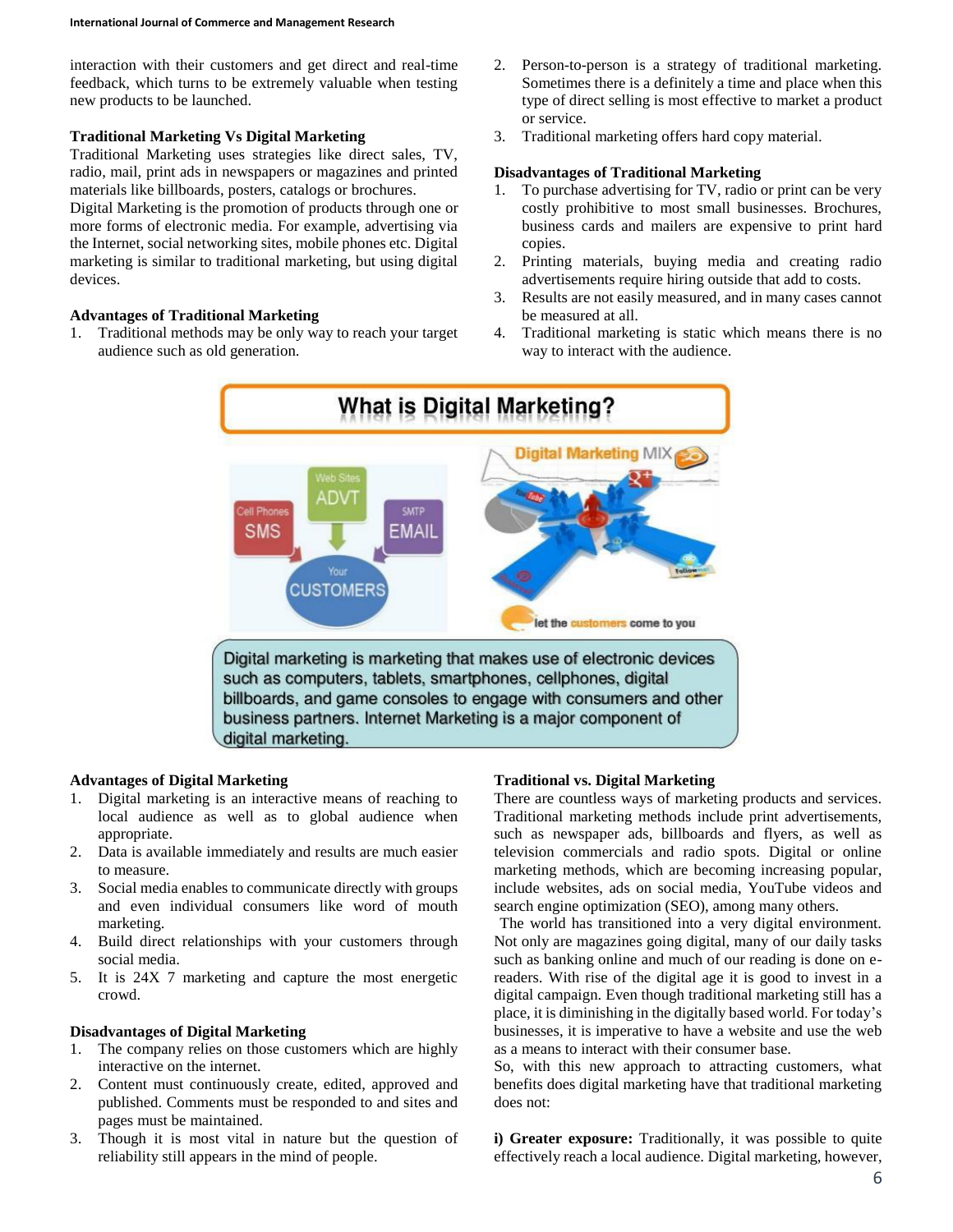#### **International Journal of Commerce and Management Research**

now enables business to reach people all over the world, 24 hours a day. Using traditional marketing techniques, reaching a worldwide audience would cost a fortune. Moreover, on social media there is always the possibility for content to go viral, which gives one's business amazing exposure without any extra effort or costs whatsoever.

**ii) Cost-efficient:** As the image below shows, digital marketing can save one's company lots of money.



With the right tools and partners a Digital Marketing strategy can be achieved fairly cheaply as it can eliminate the need for a presence in costly advertising channels such as newspapers, and more 'traditional' directories.

**iii) Easy to measure:** Through tools such as Google Analytics, it is easy to keep track of the traffic to your website as well as conversion rates, among other things, and you can adapt yourI. marketing strategies accordingly. Tools such as these providel. great insight into the effectiveness of the digital marketing campaigns.

**iv) Customer engagement:** Traditional marketing tends to be unidirectional. On the internet, however, communication goes both ways and digital marketing can be very interactive. Consumers can 'like', 'share', 'follow' 'retweet' and comment on social media, as well as review your products and servies. Digital marketing thus enables potential customers to easily engage with your business, while simultaneously giving you more publicity. Moreover, digital marketing is less intrusive than traditional marketing. Individuals can choose to opt in or out of newsletters and they can hide the Facebook posts, if these do not interest them.

**v) Easily refine strategies:** Traditional marketing campaigns often take a long time to develop and are expensive. People cannot simply decide overnight to take a different course of action if their campaign does not seem to be working. Conversely, if the digital marketing campaign seems to be ineffective, one can just change your strategies. It is easy to post different types of content on social media or to update the design of your website, for instance. Online, there is always room for adjustment.

**vi) Greater brand development:** Branding can be defined as "the marketing practice of creating a name, symbol or design that identifies and differentiates a product from other products." This is much easier to do online than offline. The website is a very important part of one's brand and so are the social media channels. Both are accessible day and night and are the face of one's business in the digital world.

vii) Level playing field: Finally, the internet has made it so much easier for small businesses to compete with larger organizations. Traditionally, smaller businesses generally did not have the resources to organize marketing campaigners with as a great a reach as those of larger businesses. Through digital marketing, however, while large businesses still tend to have some advantages, particularly in terms of human resources, as long as people have a well-thought out, comprehensive marketing strategy and a good-looking, properly working website, all business have a chance. The internet does not discriminate.

#### **Working of Digital Marketing**

Marketing is defined as a process of communicating with the customers in order to inform them about various products or services which would be of benefit to them. Marketing also incorporates the use of a broad range of strategies to increase customer's knowledge of products or services.

Now a day's for most of the people, the first place they go to find new information or products is the Internet. If you're a marketer, you've got to understand how people are finding this information online to spread the word about products and services for your customers.

Digital marketing is the type of marketing done through online or the digital technology world. Like print media or electronic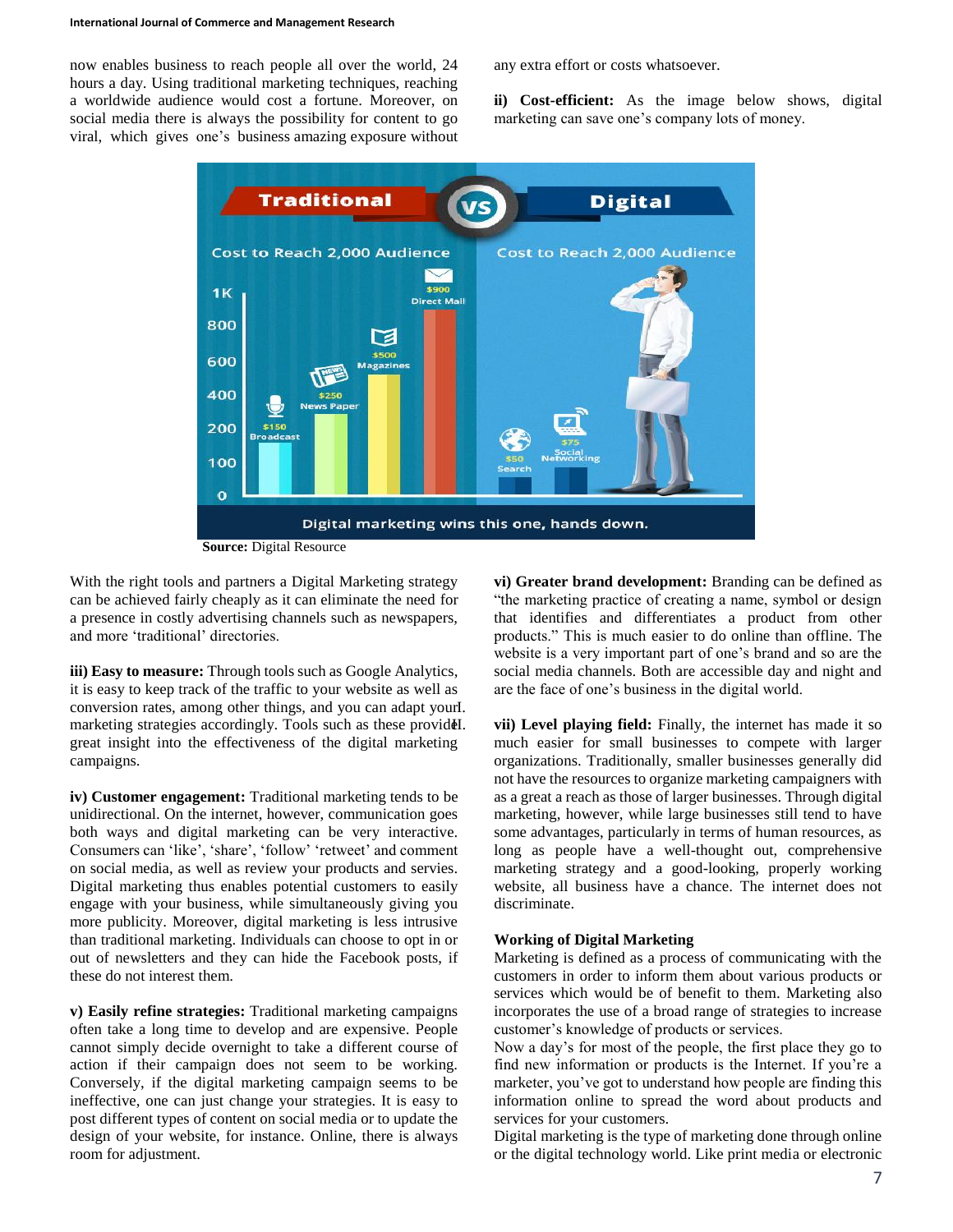media, online is another platform to market products and services. Thus, digital marketing not just helps clients to market their products better through online but also users who can reach out to products from their system or mobile phone.



#### **Digital marketing works by using a number of different strategies**

**i) E-mail marketing:** Email marketing is one of the earliest forms of digital marketing. It is used to directly marketing a commercial message to a group of people using email as well as segmenting your customer data and delivering personalized, targeted messages at the right time. With effective email marketing software, you can maintain email lists that are isolated based on several factors, including customers' likes and dislikes.

**ii) Search Engine Optimization (SEO):** Search Engine Optimization (SEO) is essential strategy in digital marketing. It is the process of affecting the visibility of a website or a web page in a search engine's unpaid results - often referred to as "natural" results. This can be done by increasing the ranking of a particular keyword, or increasing the volume of keywords that a site ranks for. SEO will help you position your website properly to be found at the most critical points in the buying process or when people need your site. It may target different kinds of search, including image search, video search etc. This strategy also considers how search engines work, what people search for, the actual search terms or keywords typed into search engines and which search engines are preferred by their targeted customers.

**iii) Search Engine Marketing: (SEM):** Search Engine Marketing is a type of Internet marketing. SEM uses the search engines to advertise your website or business to Internet customers and send a more targeted traffic to your Web site via advertising or paid links. It includes things such as search engine optimization, paid listings and other search-engine related services and functions that will increase traffic to your Web site.

**iv) Social Media Marketing: (SMM):** Now a day's Social media marketing (SMM) is a form of Internet marketing that utilizes social networking websites as a marketing tool. The goal of SMM is to produce content that users will share with their social network. Customers expect to find brands on social media sites, so it's a big deal to have a social media strategy.

SMM became more common with the increased popularity of websites such as Google+, Twitter, Facebook, LinkedIn, and YouTube. Posting content that gets shared is a great way to

reach new customers and to increase your visibility on search engines, thus reaching even more new customers. These sites can also be used as an effective form of communication to engage with your customers, build relationships and quickly resolve issues. Social media strategy can be developed by designing a content plan including what web sites you should be using, what types of content you should be posting.

**v) Mobile advertising:** Mobile marketing is one of the biggest growth areas in digital marketing. Mobile advertising is a form of advertising via mobile i.e. wireless phones or other mobile devices such as smart phones, or tablet computers. Mobile advertising may take the form of static or rich media display ads, Short Message Service or Multimedia Messaging Service ads, mobile search ads, advertising within mobile websites, or ads within mobile applications or games.

**vi) Online advertising:** Online advertising differs from PPC in that you are advertising on other peoples' websites. For instance, you may want to buy banner space on a specific website, and you would pay the website owner either based on the number of clicks the advert receives.



**vii) Blogs:** Platforms like LinkedIn create an environment for companies and clients to connect online. Companies that recognize the need for information, originality, and accessibility employ blogs to make their products popular and unique, and ultimately reach out to consumers who are privy to social media.

Blogs can be updated frequently and are promotional techniques for keeping customers, and also for acquiring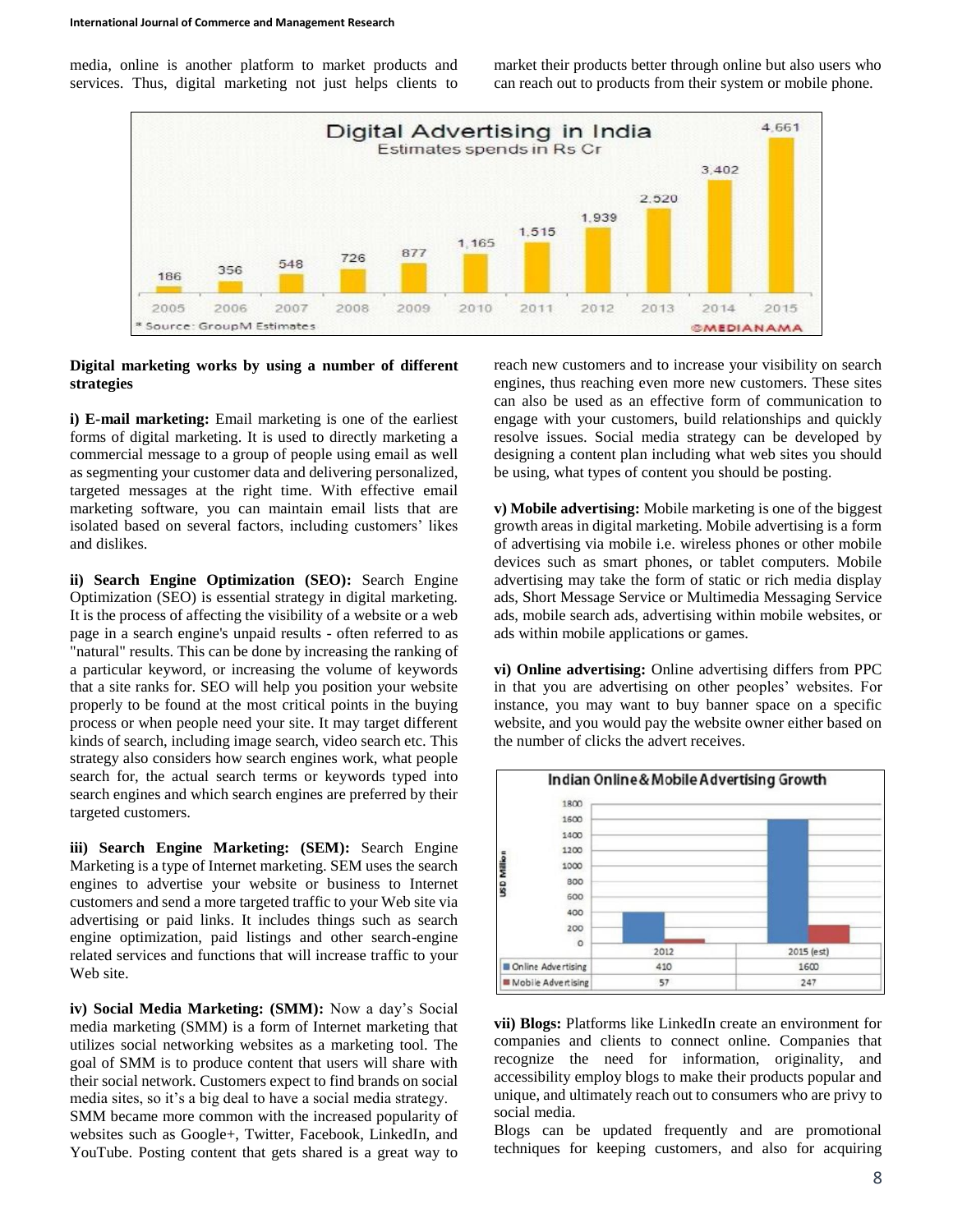subscribers who can then be directed to social network pages.

**viii) Display Advertising:** Display advertising is advertising on web sites. It includes many different formats and contains items such as text, images, flash, video, and audio. The main purpose of display advertising is to deliver general advertisements and brand messages to site visitors.

**ix) Adware:** Adware is software that, once installed, automatically displays advertisements on a user's machine. The ads may appear in the software itself, integrated into web pages visited by the user, or in pop-ups.

**x) Online classified advertising:** Online classified advertising is advertising posted online in a categorical listing of specific products or services. Examples include online job boards, online real estate listings, online yellow pages, and online auction-based listings.

**xi) Affiliate Marketing:** This type of marketing occurs when advertisers organize third parties to create potential customers for them. Third party affiliates receive payment based on sales generated through their advertising. Affiliate marketers generate traffic to offers from affiliate networks, and when the desired action is taken by the visitor, the affiliate receives the payment. These desired actions can be an email submission, a phone call, filling out an online registration form.

#### **Compensation Methods for Digital Marketing**

The industry has understood the power of digital marketing and companies use a variety of ways of compensations for them. Each compensation method pays in a different way and has a different earning potential. Publishers and advertisers use a wide range of compensation calculation methods.

**1) CPM (cost per mile):** CPM is the most common method for pricing web ads. In this method advertisers pays for every thousand displays of their message to potential customers.

**2) CPE (cost per engagement):** In this method advertising impressions are free and advertisers pay only when a user interacting with an ad in any number of ways, including viewing, sharing, voting, commenting, reviewing, playing a game. Thus advertisers pay only when a user engages with their brand content.

**3) Fixed cost:** Fixed cost compensation means advertisers pays a fixed amount of money to the publisher for delivery of ads online, usually over a specified time period, irrespective of whether the client has viewed the ad or not.

**4) Cost per Action or Pay per Action:** Advertiser pays publisher a commission for the number of users who perform a desired activity, such as completing a purchase or filling out a registration form, creating an account. This compensation model is very popular with online services from internet service providers, cell phone providers.

**5) Sharing of revenue:** In revenue sharing method the advertiser gives the publisher some percentage of the sale created by a customer.

**6) PPC (Pay per click):** Pay per click (PPC), also called cost per click, is an internet advertising model used to direct traffic to websites, in which advertisers pay the website owner or a host of website when the ad is clicked.

#### **Importance of Digital Marketing**

**1) Connects with Internet consumer:** Days are gone when people scan through phone directories to look for information about a product or service. Now a day at least 80% of customers use the Internet to make their search for information convenient. A website allows you to find new markets and trade globally for only a small investment which causes global reach.



**2) Connects with the mobile consumer:** We're living in an era where cell phones are powerful enough to please the average consumer. Today, maximum people are using their mobiles to research and shop online. This makes it essential for your business to adapt to the trend.



**3) Enables real-time customer service:** Digital marketing offers real-time response mechanism which gives a big impact on the success of business according to a report or feedback from customer.

**4) Delivers higher ROI from your campaigns:** Digital marketing can help businesses to generate better Cost-Per-Lead (CPL) compared to traditional marketing or even telemarketing.

**5) Keeps you at par with competitors:** Many brands and businesses are ramping up on their digital marketing campaigns, using various channels available.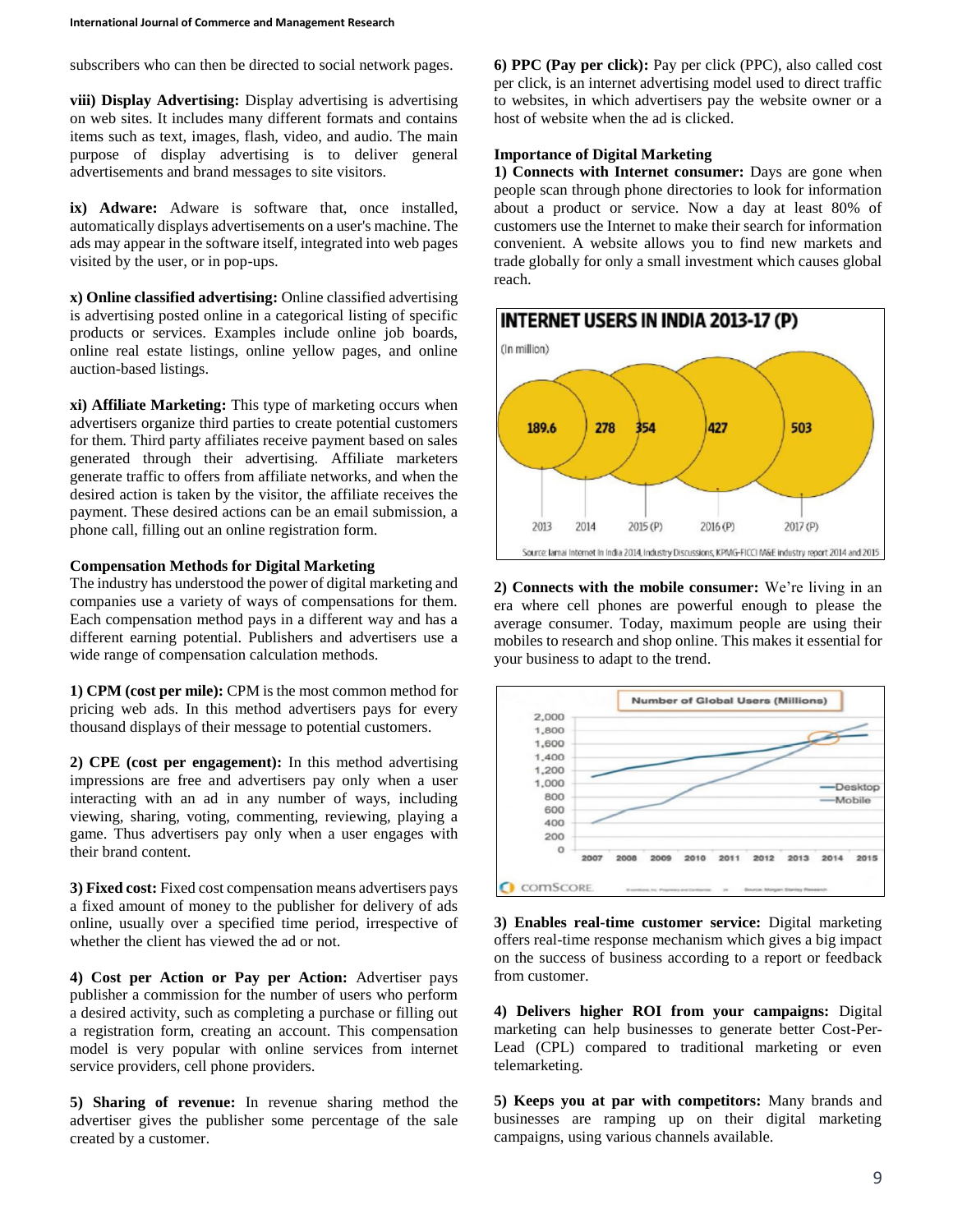**6) Help to compete with large corporations:** Digital marketing not only keeps you at par with your competitors, it can also enable you to compete with big brands and large corporations.

**7) Reduce cost:** Your business can develop its own digital marketing strategy for very little cost and can potentially replace costly advertising channels such as Yellow Pages, television, radio and magazine. A properly planned and effectively targeted digital marketing campaign can reach the right customers at a much little cost than traditional marketing methods.

**8) Simple to measure result:** You can find in real time what is or is not working for your business online and you can adapt very quickly to improve your results. For measuring traffic to your site you can use Google Analytics which measure specific goals you want to achieve for your website. You can obtain detailed information about how customers use your website or respond to your advertising.

**9) Greater engagement:** With digital marketing you can encourage your clients to take action, visit your website, read about your products and services, rate them buy them and provide feedback which is visible to your market. So it doesn't take long for good publicity to enhance the prospects of your business.

**10) Personalization:** If your customer details are linked to your website, then whenever someone visits your site, you can greet them with targeted offers. The more they buy from you, the more you can refine your customer profile and market effectively to them.

**11) Improved conversion rates:** If you have a website, then your customers are only ever a few clicks away from completing a purchase process. Whereas other media require people to get up and make a phone call, or go to a shop, digital marketing can be seamless and immediate.

# **Risk Factors of Digital Marketing**

### **For Business**

- 1. Higher transparency of pricing and increased price competition, worldwide competition through globalization.
- 2. Dependability on technology, security, privacy issues, maintenance costs due to a constantly evolving environment.

### **For Customer**

- 1. There is no actual face to face contact involved in the Internet communication. For the types of products that depend a lot on building personal relationship between buyers and sellers such as the selling of life insurance, and the type of products that requires physical examination, Digital marketing maybe less appropriate.
- 2. Digital marketing cannot allow prospective buyers to touch, or smell or taste or 'try on' the products.
- 3. Slow internet connections can cause difficulties. If the companies build too complex or too large websites, it will take too long for users to check them or download them.

# **Essential Digital Marketing tips for Businesses**

One great advantage of digital marketing for businesses is that this type of marketing can be very cost effective. Return on investment is often much higher than with more traditional forms of marketing. Business can begin a successful digital marketing campaign using the tips below.

- 1. You can create great content no matter what size your company is. Great content mean weekly blog posts that are roundups of important news and information within your industry; tweeting interesting links; or videos, photos and text that you generate. These contents should focus on quality information rather than product.
- 2. Pick one to three social media sites that your customers frequently using and start talking to them. Twitter, Facebook and Google Plus are some of the good places to start. You can also take suggestions from customers and implement them immediately.
- 3. Find out what types of posts and promotions do people responds to? What brings people to your website? If something isn't working, you can drop it and try a new approach immediately.
- 4. Identifying where your customers are socially and what digital devices and media they use to communicate, can have a deep impact on your success in achieving your business goals. With a carefully managed strategy even small businesses can see huge returns on their efforts.

## **Essential Digital Marketing tips for business for different strategies**

- **Search Advertising Tips**
- 1. Optimize the URL displayed in your search ad so that it's relevant to the product or service you are promoting.
- 2. Include target keywords in your headlines and copy that either match or closely match the keywords you bid on in order to boost the chance that your ad appears for those terms.

# **Website Tips**

- 1. If you haven't updated your website since 2010, update it now. A clean, modern design is key in digital marketing, it ensures that you meet today's Web standards.
- 2. Make your website mobile friendly because nearly 80% of local mobile searches end in a purchase. This is a huge audience which you shouldn't ignore.
- 3. In order to get found by local customers, you need to optimize your site with local information such as your address and geo targeted keywords.

# **Social Media Tips**

- 1. Think, review, and review again before you make a social media post or comment because the ability to easily take screenshots makes it difficult to take back a social media mistake.
- 2. Since your employees also represent your brand, both in person and online, implement a social media policy that at the least permits them from sharing internal information.
- 3. Like it or not, you must share your brand on social media. And since customers can start good and bad conversations about you, make sure to set up alerts that notify you of new mentions, comments, or messages.